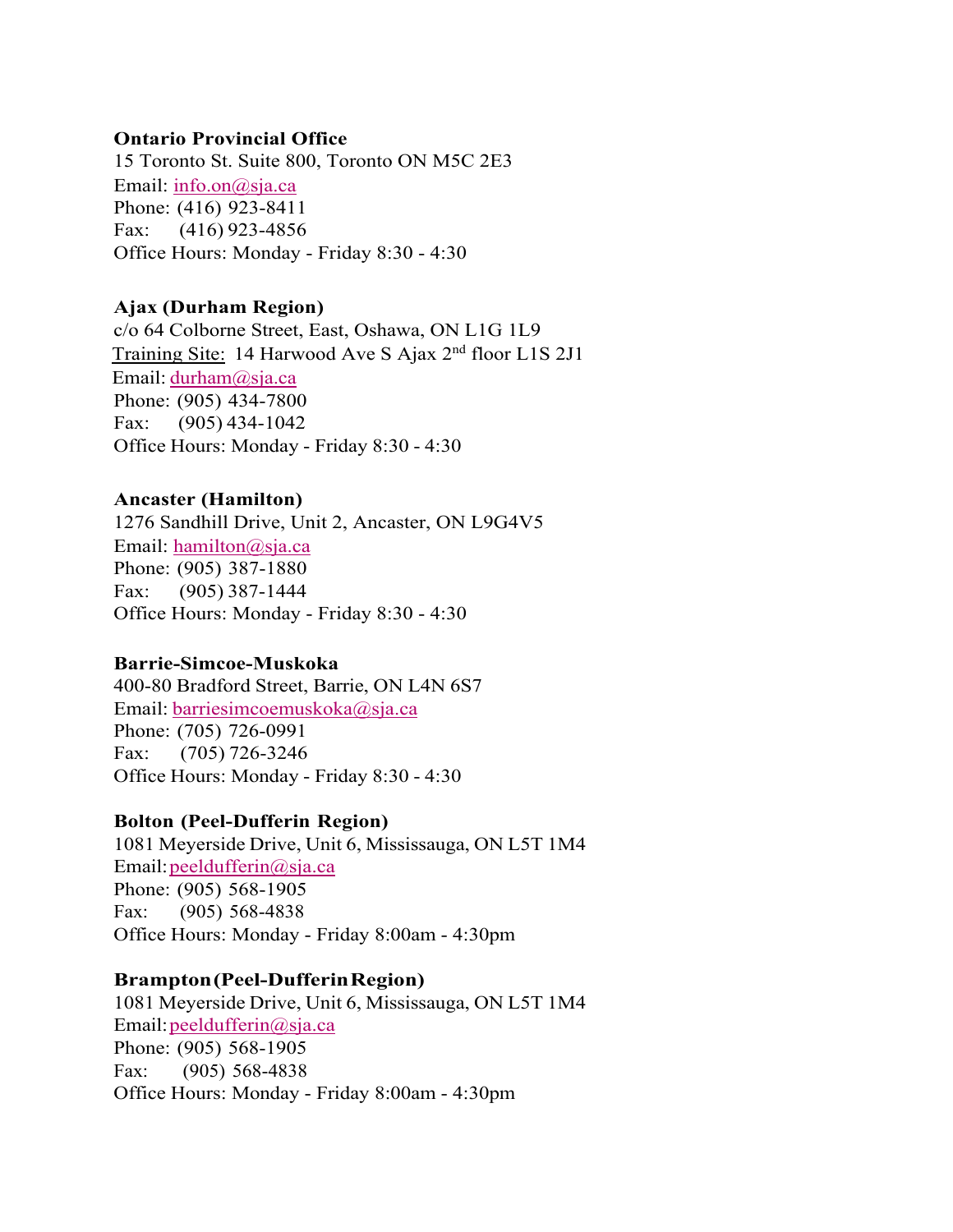### **Brantford (Woodstock-Brant)**

c/o 587 Canterbury Street, Woodstock, ON N4S 4L1 Training Location: 340 Henry Street, Unit 6, Brantford, ON N3S 7V9  Email: woodstock@sja.ca   Phone: (519) 752-9252 Office Hours: Monday - Friday 9:00 - 4:30

## **(Brockville) Leeds-Grenville-Lanark**

23 Abbott Street, Brockville, ON K6V 4A5 Email: leedsgrenvillelanark@sja.ca Phone: (613) 342-2974 Fax:      (613) 342-1483 Office Hours: Monday - Friday 8:00 - 4:00

# **Burlington**

1048 Waterdown Road, Burlington, ON L7T 1N3 Email: burlington@sja.ca Phone: (905) 634-6665 Fax:      (905) 634-6610 Office Hours: Monday - Friday 9:00 - 4:30

# **Cambridge**

56 Jaffray Street, Cambridge, ON N1R 3H9 Email: cambridge@sja.ca Phone: (519) 740-8895 Office Hours: Monday - Friday 8:00 - 4:00

# **Centre Wellington (Guelph)**

Training Location:181 St. Andrew Street, Unit 5, Fergus ON N1M 2J5 Email: fergus@sja.ca Phone: (519) 821-3400 Office Hours: Monday - Friday 8:00 - 4:00

### **Chatham (Southwestern Ontario)**

741 King Street, London, ON N5W 2X2 Email: swo@sja.ca Phone: (519) 432 1352 Office Hours: Monday - Friday 8:00 - 4:00

# **Cobourg (Northumberland)**

PO Box 934, 700 D'Arcy Street, Cobourg, ON K9A 5T3 Email: northumberland@sja.ca Phone: (905) 372-0564 Fax:      (905) 372-4357 Office Hours: Monday - Friday 8:30 - 4:30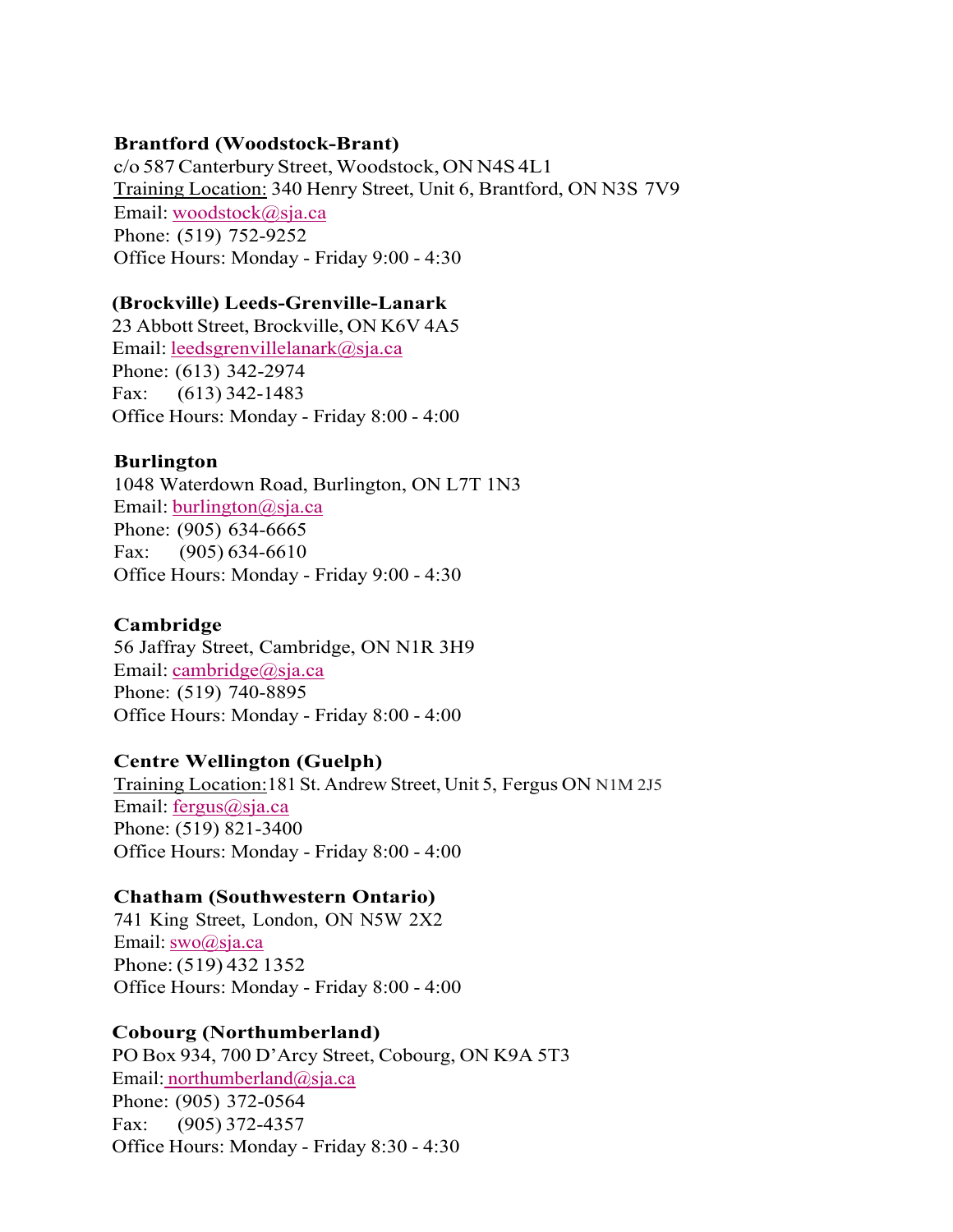### **Cornwall (Loyalist Branch)**

100 Second St W Unit C, Cornwall, ON K6J1G5 Email: cornwall@sja.ca Phone: (613) 936-1525 Office Hours: Monday - Friday 9:00 - 5:00

## **Durham Region**

64 Colborne Street, East, Oshawa, ON L1G 1L9 Email: durham@sja.ca Phone: (905) 434-7800 Toll Free: 1-800-267-1032 Fax:      (905) 434-1042 Office Hours: Monday - Friday 8:30 - 4:30

# **Georgetown/Halton Hills (Halton Region)**

Training Location: Georgetown Christian Reformed Church 11611 Trafalgar Rd., Georgetown, ON L7G 4S4 Email: halton.region@sja.ca Phone: (905) 469-9325 Fax: (905) 469-9816 Office Hours: Monday – Friday 8:00 – 4:30

# **Guelph**

1007 York Road, Unit 5, Guelph, ON N1E 6Y9 Email: guelph@sja.ca Phone: (519) 821-3400 Office Hours: Monday – Friday 8:00 – 4:00

# **Halton Region**

468 Morden Road, Suite #2, Oakville, ON L6K 3W4 Email: halton.region@sja.ca Phone: (905) 469-9325 Fax:      (905) 469-9816 Office Hours: Monday - Friday 8:00 - 4:00

# **Hamilton**

1276 Sandhill Drive, Unit 2, Ancaster, ON L9G 4V5 Sheraton Hotel-116 King St W, Hamilton, ON L8P 4V3 Email: hamilton@sja.ca Phone: (905) 387-1880 Fax:      (905) 387-1444 Office Hours: Monday - Friday 8:30 - 4:30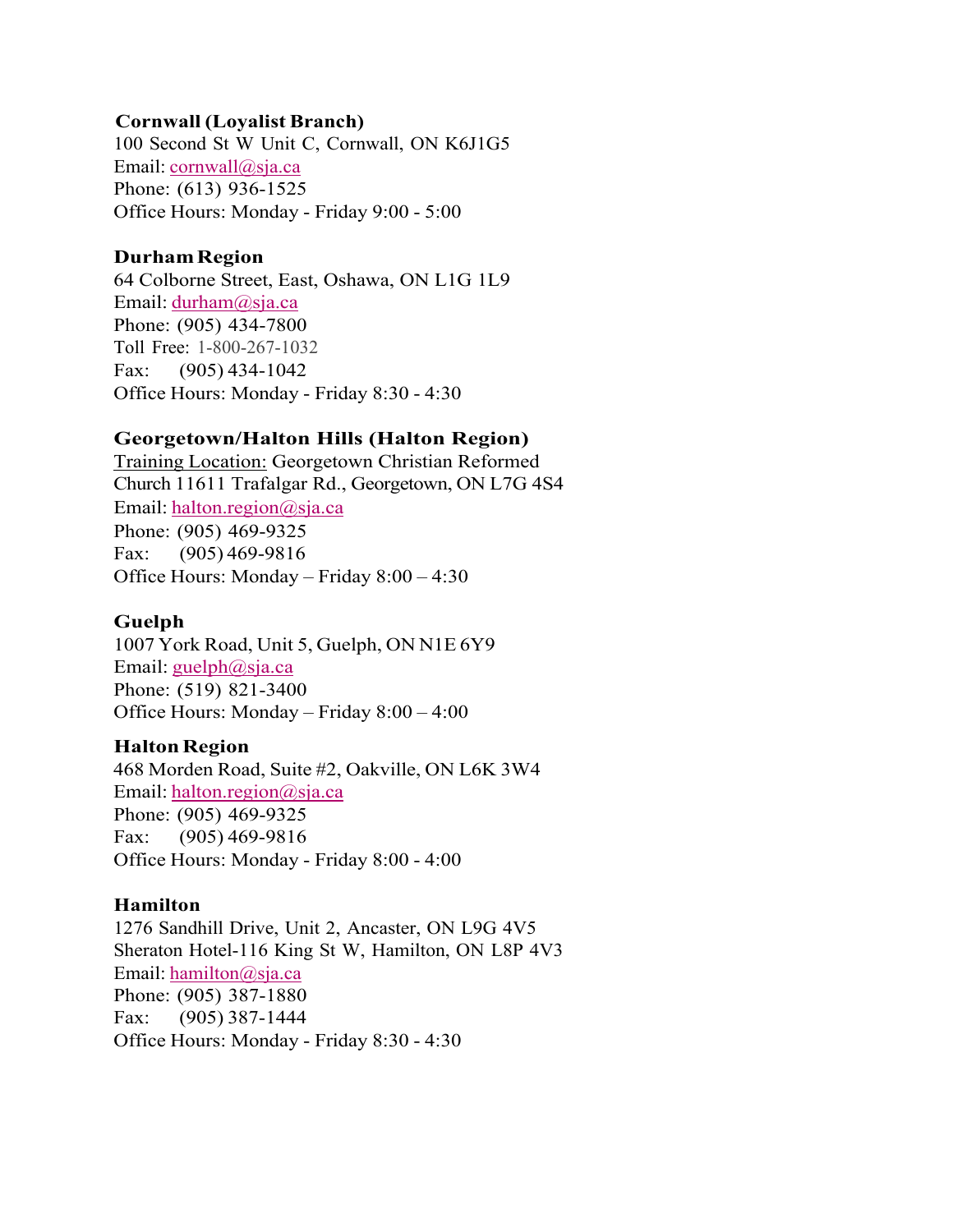### **Hanover (Grey Bruce-Huron)**

316 - 5th Street, Hanover, ON N4N 0A7 Email: grey.bruce.huron@sja.ca Phone: (519) 364-7004 Fax:      (519) 364-7061 Office Hours: Monday - Friday 9:00 - 4:30

#### **Jordan (Niagara Region)**

219 Church Street, St. Catharines, ON L2R 3E8 Email: niagara.region@sja.ca Phone: (905) 685-8964 Office Hours: Monday - Friday 9:00 - 4:00

#### **Kenora (Thunder Bay and Northwestern Ontario)**

Kenora Legion, West Room, 300 McClellan Ave, Kenora, ON P9N 1A8 Email: kenora@sja.ca Phone: (807) 468-8363 Fax:      (807) 343-0295 Hours:  Monday - Friday 8:30 - 4:30

#### **Kingston (Loyalist Branch)**

1292 Bath Road, Unit 1, Kingston, ON K7M 4X3 Email: loyalist@sja.ca Phone: (613) 384-8062 Office Hours: Monday - Friday 8:00 - 4:00

#### **Kitchener-Waterloo**

250 Gage Ave, Kitchener, ON N2M 2C8 Email: kw@sja.ca Phone: (519) 579-6285 Office Hours: Monday - Friday 8:00 - 4:00

#### **Lindsay (Kawartha)**

Victoria Park Armoury, PO Box 854, 210 Kent Street West, Lindsay, ON K9V 5N3 Training Location: 32 Cambridge Street, Lindsay, ON K9V 3B8 Email: kawartha@sja.ca Phone: (705) 324-9894 Fax:     (705) 324-1833 Office Hours: Monday - Friday 8:30 - 4:30

#### **London (Southwestern Ontario)**

741 King Street, London, ON N5W 2X2 Email: swo@sja.ca Phone: (519) 432 1352 Office Hours: Monday - Friday 8:00 - 4:00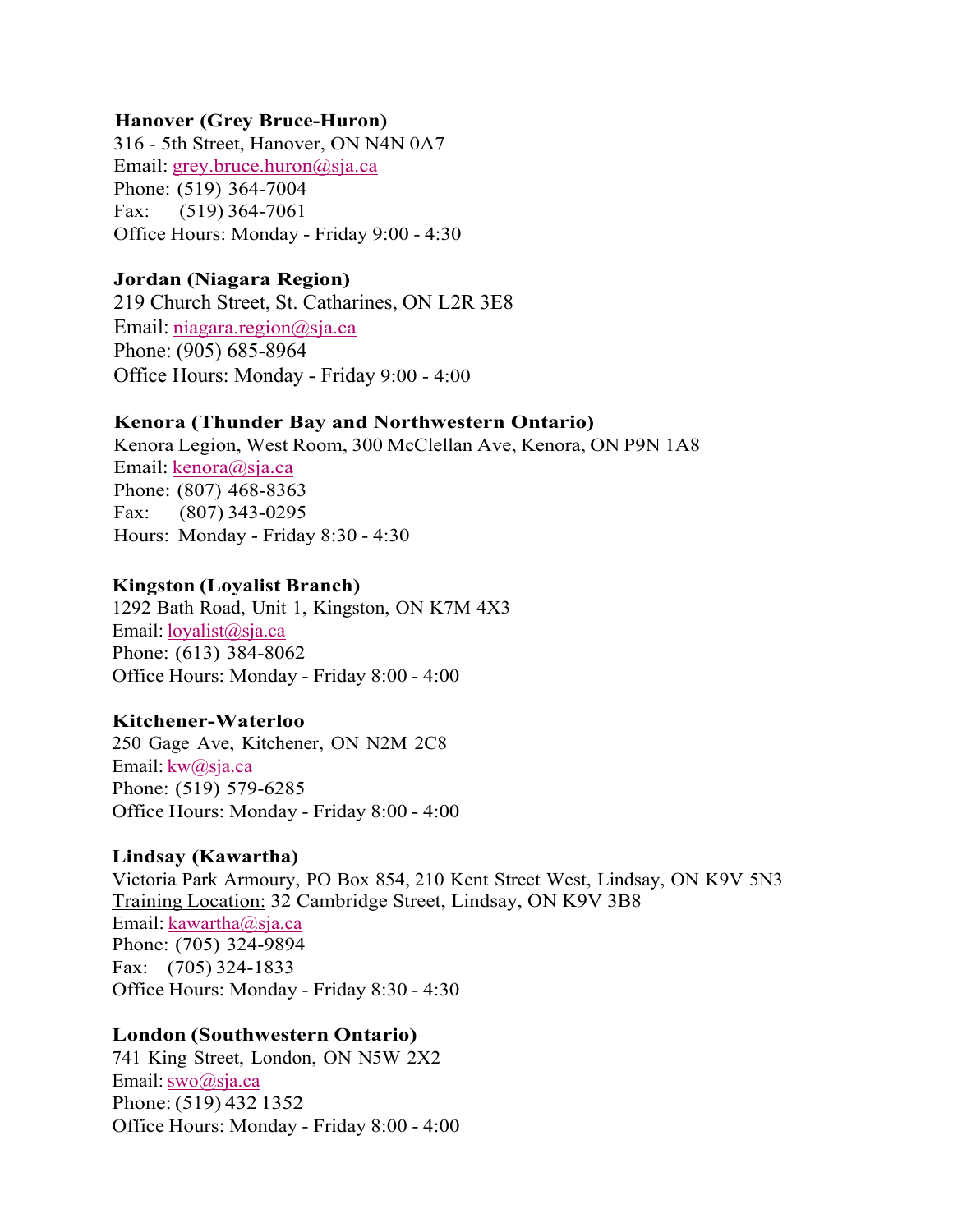### **Milton (Halton Region)**

The Dance Shoppe, 725 Main Street, Milton, ON L9T 3Z3 Email: halton.region@sja.ca Phone: (905) 469-9325 Fax:     (905) 469-9816 Office Hours: Monday - Friday 8:00 - 4:00

#### **Mississauga (Peel-Dufferin Region)**

1081 Meyerside Drive, Unit 6, Mississauga, ON L5T 1M4 Email: peeldufferin@sja.ca Phone: (905) 568-1905 Fax:     (905) 568-4838 Office Hours: Monday - Friday 8:00am - 4:30pm

#### **Niagara Falls**

5734 Glenholme Ave,Niagara Falls, ON L2G 4Y3 Email: niagara.falls@sja.ca Phone: (905) 356-7340 Fax:     (905) 356-1647 Office Hours: Monday - Friday 9:00 - 4:30

#### **Niagara Region**

219 Church Street, St. Catharines, ON L2R 3E8 Email: *niagara.region@sja.ca* Phone: (905) 685-8964 Office Hours: Monday - Friday 9:00 - 4:00

### **Northeastern Ontario**

328 Albert Street, Sudbury, ON P3C 4C2 Email: sudbury@sja.ca Phone: (705) 524-7223 Fax:     (705) 524-9338 Office Hours: Monday - Friday 8:30 - 4:30

#### **North Bay (Northeastern Ontario)**

375 Sherbrooke Street, North Bay, ON P1B 2B9 Email: north.bay@sja.ca Phone: (705) 495-3626  Fax:      (705) 495-0141  Office Hours: Monday - Friday 8:30 - 4:30

### **Oakville (Halton Region)**

468 Morden Road, Suite #2, Oakville, ON L6K 3W4 Email: halton.region@sja.ca Phone: (905) 469-9325 Fax:      (905) 469-9816 Office Hours: Monday - Friday 8:00 - 4:00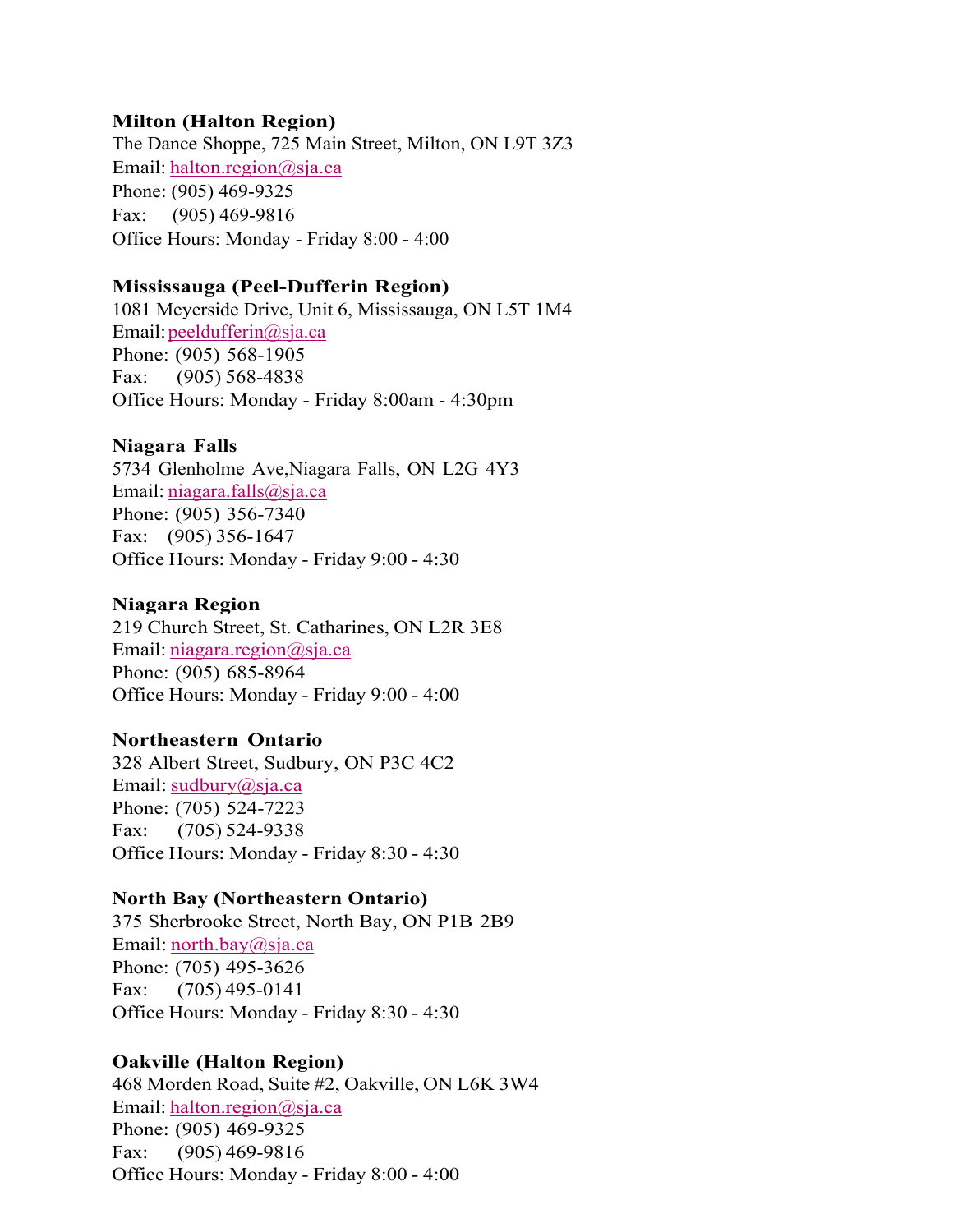### **Orangeville (Peel-Dufferin Region)**

1081 Meyerside Drive, Unit 6, Mississauga, ON L5T 1M4 Email: peeldufferin@sja.ca Phone: (905) 568-1905 Fax:     (905) 568-4838 Office Hours: Monday - Friday 8:00am - 4:30pm

#### **Oshawa (Durham Region)**

64 Colborne Street, East, Oshawa, ON L1G 1L9 Email: durham@sja.ca Phone: (905) 434-7800 Fax:      (905) 434-1042 Office Hours: Monday - Friday 8:30 - 4:30

#### **Ottawa - Federal District**

1050 Morrison Dr., Suite 101 Ottawa, ON K2H 8K7 Email: info.ottawa@sja.ca Phone: (613) 722-2002 Fax: (613) 722-7024 Office Hours: Monday - Friday 8:00 - 4:00

#### **Owen Sound (Grey-Bruce Huron)**

1580 – 20th Street East, Unit 13, P.O. Box 632, Owen Sound, ON N4K 1P1 Email: owen.sound@sja.ca Phone: (519) 376-4813  Fax:    (519) 376-4981  Office Hours: Monday - Friday  9:00 am - 4:30 pm

#### **Peel-Dufferin Region**

1081 Meyerside Drive, Unit 6, Mississauga, ON L5T 1M4 Email: peeldufferin@sja.ca Phone: (905) 568-1905 Fax:     (905) 568-4838 Office Hours: Monday - Friday 8:00am - 4:30pm

#### **Peterborough**

1500 Lansdowne Street West, Peterborough, ON K9J 2A2 Email: peterborough@sja.ca Phone: (705) 745-0331 Fax:      (705) 745-6002 Office Hours: Monday - Friday 9:00 - 4:00

### **Quinte (Loyalist Branch)**

417 Montrose Road, Belleville, ON K8R 1B2 Email: quinte@sja.ca Phone:(613) 962- 7933 Office Hours: Monday - Friday 9:00 - 5:00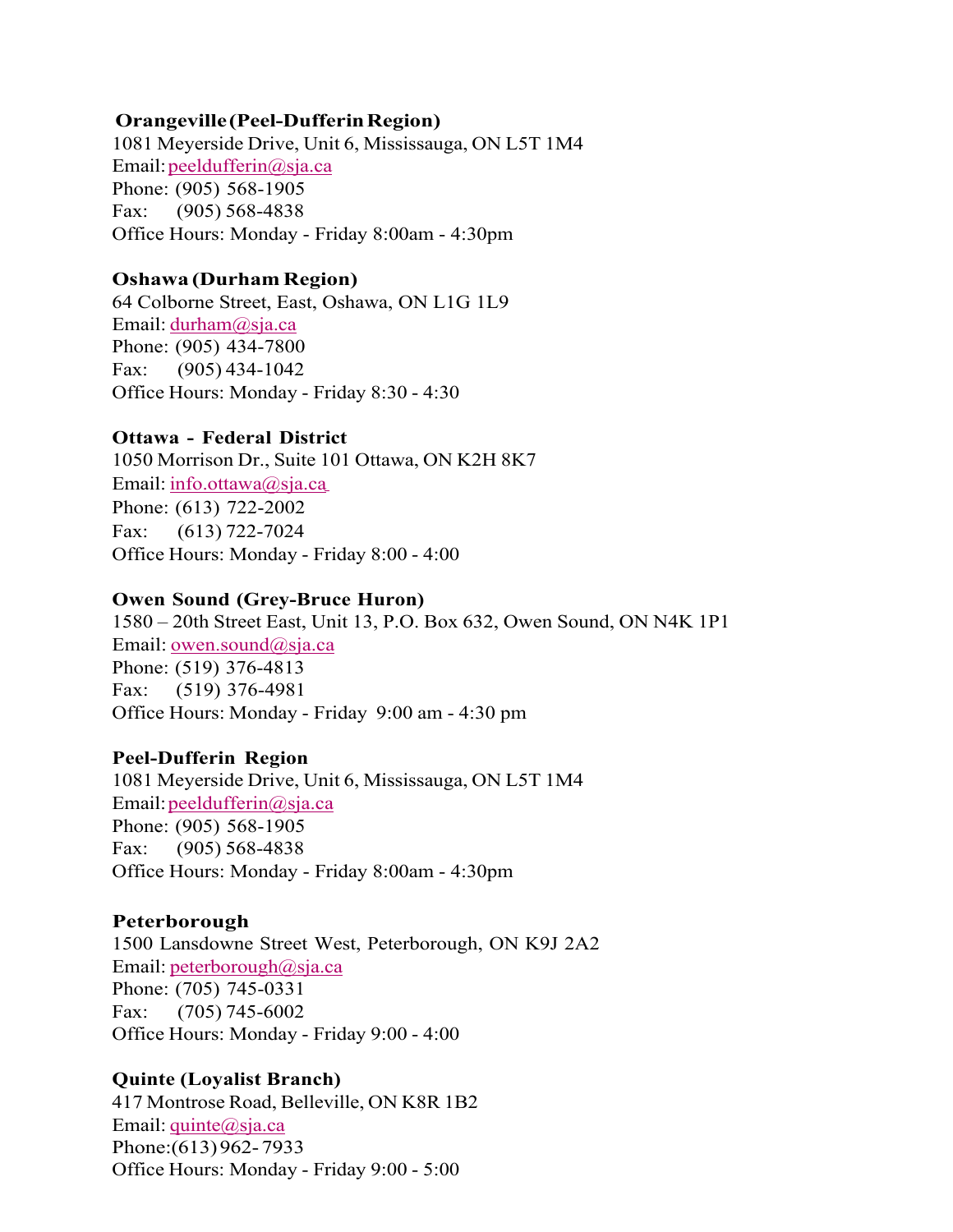## **Renfrew County**

310 MacKay Street, Pembroke, ON K8A 1C5 Email: renfrewcounty@sja.ca Phone: (613) 735-0772 Fax:     (613) 735-6842 Office Hours: Monday - Friday 9:00 - 4:00

### **Sarnia (Southwestern Ontario)**

741 King Street, London, ON N5W 2X2 Email: swo@sja.ca Phone: (519) 432 1352 Office Hours: Monday - Friday 8:00 - 4:00

## **Sault Ste. Marie (Northeastern Ontario)**

688 Second Line East - Unit B, Sault Ste. Marie, ON P6B 4K3 Email: ssm@sja.ca Phone: (705) 945-1224 ext. 5161 Fax: (705) 945-5310 Office Hours: Monday - Friday 8:30 - 4:30                     closed over lunch from Noon – 1:00pm

### **Southwestern Ontario**

741 King Street, London, ON N5W 2X2 Email: swo@sja.ca Phone: (519) 432 1352 Office Hours: Monday - Friday 8:00 - 4:00

# **St. Catharines (Niagara Region)**

219 Church Street, St. Catharines, ON L2R 3E8 Email: niagara.region@sja.ca Phone: (905) 685-8964 Office Hours: Monday - Friday 9:00 - 4:00

### **St. Marys (Stratford-Perth)**

Training Location: St Marys Hospital, 267 Queen Street West, St. Marys, ON N4X 1B8 Email: stratford@sja.ca Phone: (519) 271-2290 Fax:      (519) 271-9631 Office Hours: Monday - Friday 9:00 - 4:30

# **St. Thomas-Elgin (Southwestern Ontario)**

Training Location: 30 Burwell Road, St. Thomas, ON, N5P 3R6 Email: st.thomas@sja.ca Phone: (519) 633-2290 Fax:      (519) 631-3368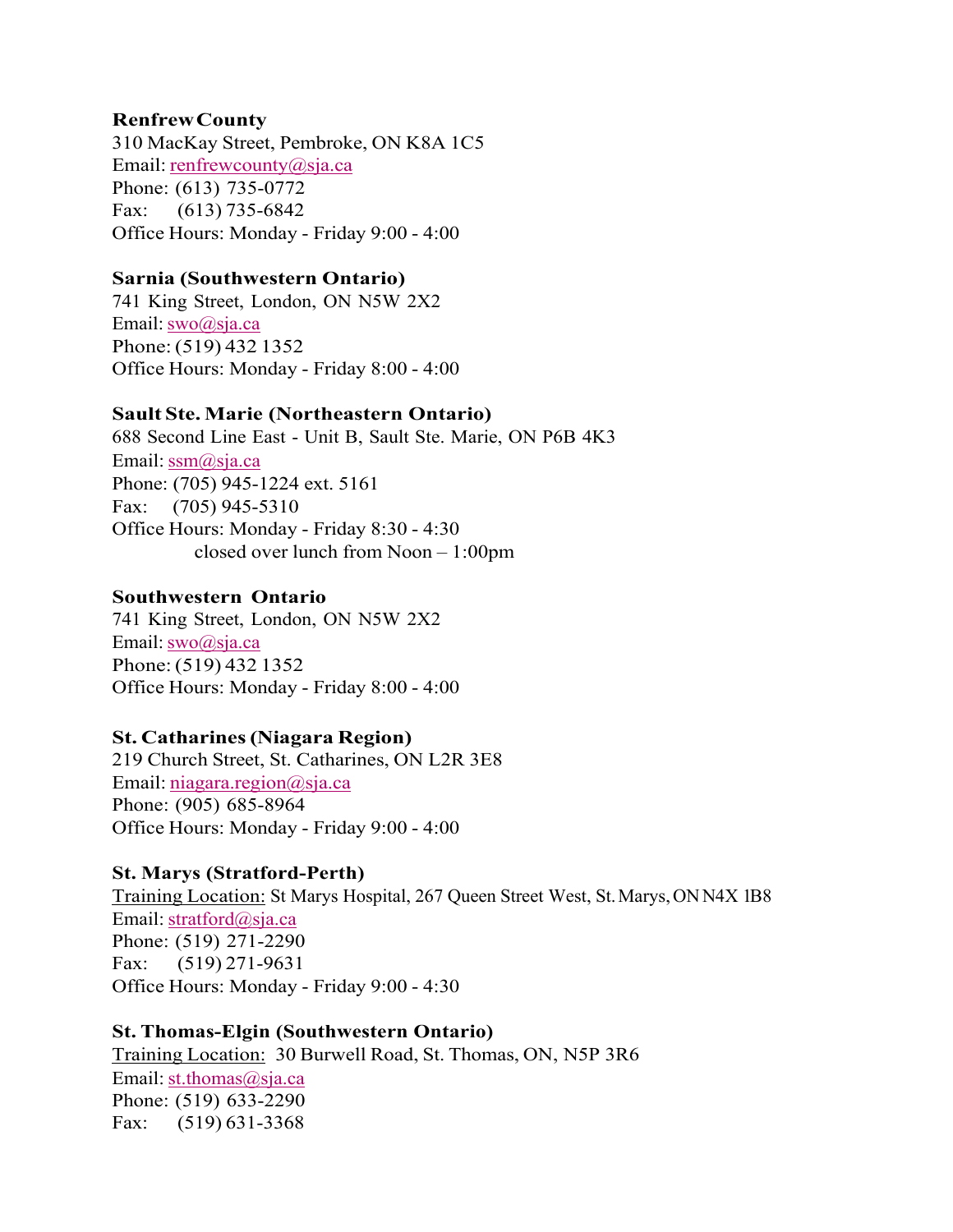### **Stratford-Perth**

55 Charles Street, Stratford, ON N5A 5X6 Email: stratford@sja.ca Phone: (519) 271-2290 Fax:     (519) 271-9631 Office Hours: Monday - Friday 9:00 - 4:30

#### **Sudbury (Northeastern Ontario)**

328 Albert Street, Sudbury, ON P3C 4C2 Email: sudbury@sja.ca Phone: (705) 524-7223 Fax:     (705) 524-9338 Office Hours: Monday - Friday 8:30 - 4:30

### **Thunder Bay & Northwestern Ontario**

518 Fort William Road, Thunder Bay, ON P7B 2Z8 Email: thunderbay@sja.ca Phone: (807) 345-1712 Fax:     (807) 343-0295 Office Hours: Monday - Friday 8:30 - 4:30

#### **Timmins**

70 Cedar Street, South, Suite 100, Timmins, ON P4N 2G6 Email: timmins@sja.ca Phone: (705) 264-6565  Fax:     (705) 264-4341  Office Hours: Monday - Friday 8:30 - 4:30

#### **Toronto**

365 Bloor Street East, 9th Floor, Toronto, ON M4W 3L4 Email: toronto@sja.ca   Phone: (416) 967-4244 Fax:      (416) 967-4893 Office Hours: Monday - Friday 8:30 - 5:00 

### **Welland (Niagara Region)**

219 Church Street, St. Catharines, ON L2R 3E8 Email: niagara.region@sja.ca Phone: (905) 685-8964 Office Hours: Monday - Friday 9:00 - 4:00

#### **Windsor (Southwestern Ontario)**

741 King Street, London, ON N5W 2X2 Email: swo@sja.ca Phone: (519) 432 1352 Office Hours: Monday - Friday 8:00 - 4:00